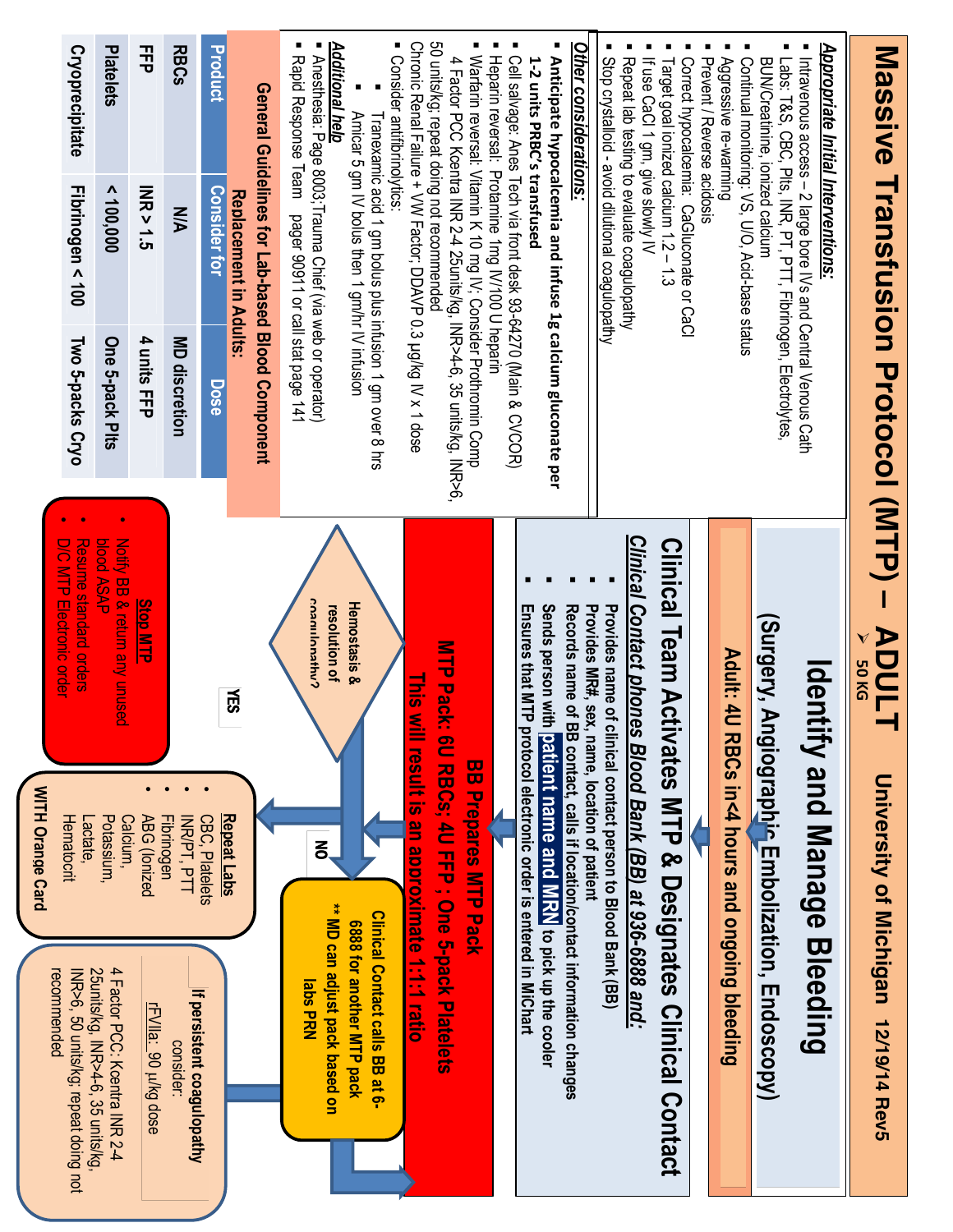| (15 ml/unit)<br>Cryoprecipitate<br>Platelets (50 ml/bag)<br>FFP (250 ml/unit)<br><b>INR&gt;1.5</b><br>Fibrinogen < $100$<br>< 100,000<br>0.2 units/kg<br>20 ml/kg<br>20 ml/kg                                                                                | <b>Product</b><br>RBCs (360 ml/unit<br><b>Consider For</b><br>УN<br>Dose<br>30 ml/kg                                | General Guidelines for Lab-based Blood Component<br>Replacement in Children with Massive Bleeding:<br>Additional help:<br>Rapid Response Team pager 90147 or call stat paging 141<br>Pediatric Surgical Fellow - pager via web or operator<br>Anesthesia: pager 1534<br>Cell salvage: Anes Tech via Mott OR Front Desk 76-32430 | 20 MHziv2G, INHy4-6, 35 units/kg, INHy6, 60 units/kg; repeat<br>doing not recommended<br>Antifibrinoytic therapy:<br>Amicar 100 mg/kg bolus then 33.3 mg/kg/hour                          | Other considerations:<br>Anticipate hypocalcemia with CaGluconate or CaCl<br>Minimize crystalloid - avoid dilutional coagulopathy<br><b>Prevent / Reverse acidosis</b><br>Aggressive re-warming<br>BUN/Cr, ionized calcium, ABG, lactate<br>Continual monitoring of vital signs<br>T&S, CBC, INR/ PT, PTT, Fibrinogen, Electrolytes,                                                           | Admission labs:<br>Admission weight (kg)<br>25-50 kg:<br>11-25 kg<br>16-20 gauge<br>18-22 gauge | Appropriate Initial Interventions:<br>Intravenous access - by weight (kg):<br>$6 - 10$ kg:<br>$1-5$ kg:<br>20-24 gauge<br><b>22-24 gauge</b> | <b>Nassive Hranstusion Protocol (NHP)</b>                                                 |
|--------------------------------------------------------------------------------------------------------------------------------------------------------------------------------------------------------------------------------------------------------------|---------------------------------------------------------------------------------------------------------------------|---------------------------------------------------------------------------------------------------------------------------------------------------------------------------------------------------------------------------------------------------------------------------------------------------------------------------------|-------------------------------------------------------------------------------------------------------------------------------------------------------------------------------------------|------------------------------------------------------------------------------------------------------------------------------------------------------------------------------------------------------------------------------------------------------------------------------------------------------------------------------------------------------------------------------------------------|-------------------------------------------------------------------------------------------------|----------------------------------------------------------------------------------------------------------------------------------------------|-------------------------------------------------------------------------------------------|
| DDOOLASAP<br>Notify BB & return and crited<br>D/C MLP Electoric order<br><b>Resume standard orders</b><br><b>Stop MTP</b><br>With Orange Card<br>$\bullet$<br>Potassium,<br>ABG (lonized<br>Calcium,<br>Hematocrit)<br>Lactate,<br><b>FVIIa 90 p/kg dose</b> | ĔЗ<br>Repeat Labs<br>CBC, Platelets<br>Fibrinogen<br><b>INR/PT, PTT</b><br>If persistent coagulopathy<br>consider : | coagulopathy?<br><b>Hemostasis &amp;</b><br>resolution of<br>る<br><b>Clinical Contact calls</b><br>** MD can adjust pack<br>at 6-6888 for another<br>based on labs PRN<br>Peds MTP pack                                                                                                                                         | Transfuse as 1:1:1 l<br>Ensures that MTP protocol electronic order is entered in MiChart<br><b>BB Prepares Peds NTP Pack per weight</b><br>Aatio (e.g. 1 rbc. 1 plasma 1 single platelet) | Clinical Team Activate<br>Clinical Contact phones Blood Bank (BB) at 936-6888 and:<br>Provides name of clinical contact person to BB<br>Sends person with patient name and MRN to pick up the cooler<br>Provides MR#, sex, name, location and weight of patient<br>Records name of BB contact, calls if location/contact information changes<br><b>S MTP &amp; Designates Clinical Contact</b> | ≧ 30 mls/kg and ongoĭng uncontrolled bleeding                                                   | Surgery, Angiographic Embolization, Endoscopy)<br>ldentify<br>and Manage Bleeding                                                            | <b>Pediatri</b><br>^ 50 KG<br>$\mathbf \Omega$<br>University of Michigan<br>12/19/14 Rev6 |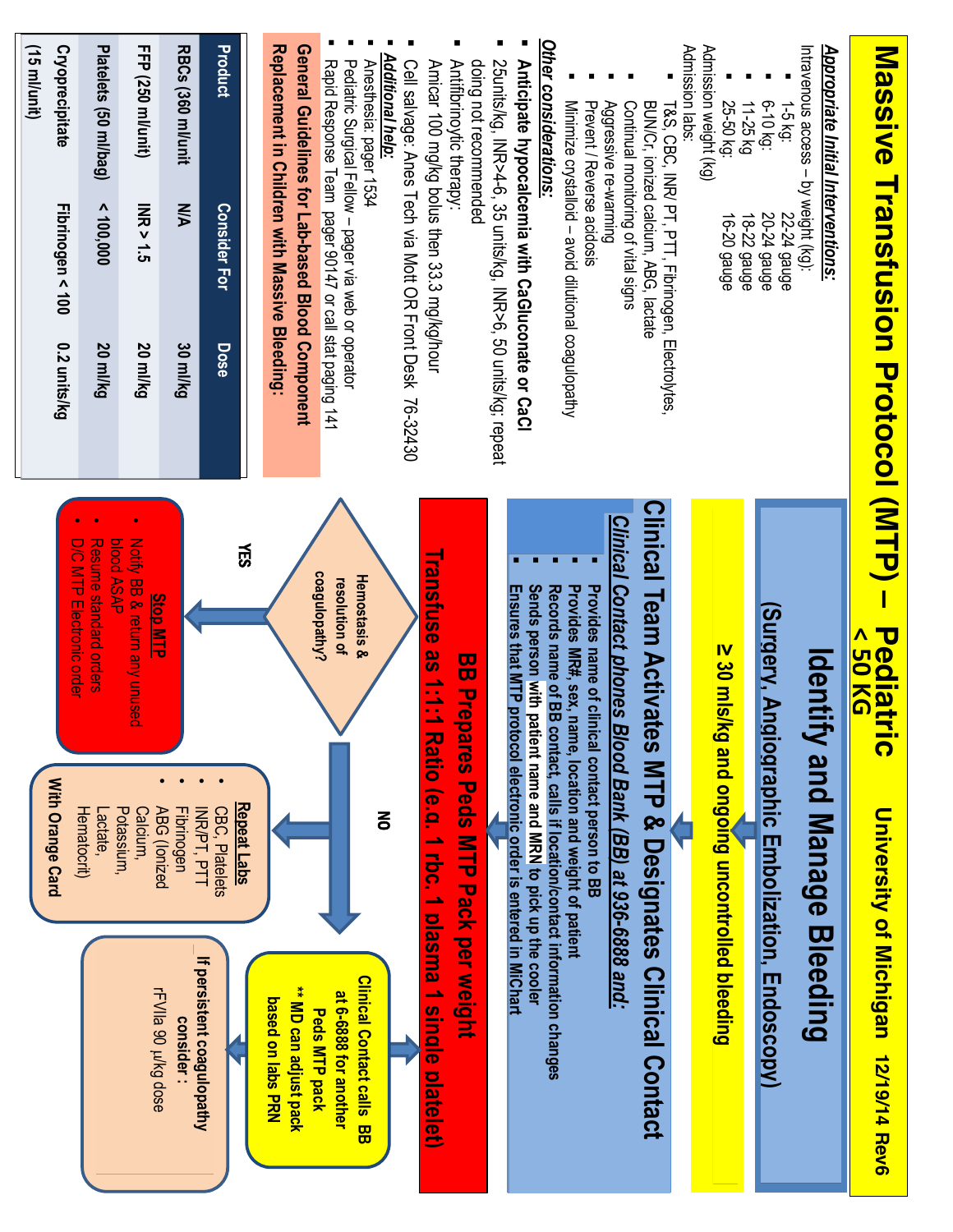# UNIVERSITY OF MICHIGAN Hospitals and Health Centers



## MASSIVE TRANSFUSION **PROTOCOL**

**AUTHORS: TRANSFUSION COMMITTEE**

**DATE SUBMITTED: DECEMBER 17, 2012**

**REVISED: 4/1/13, 9/30/13, 3/17/14, 11/20/14, 12/19/14**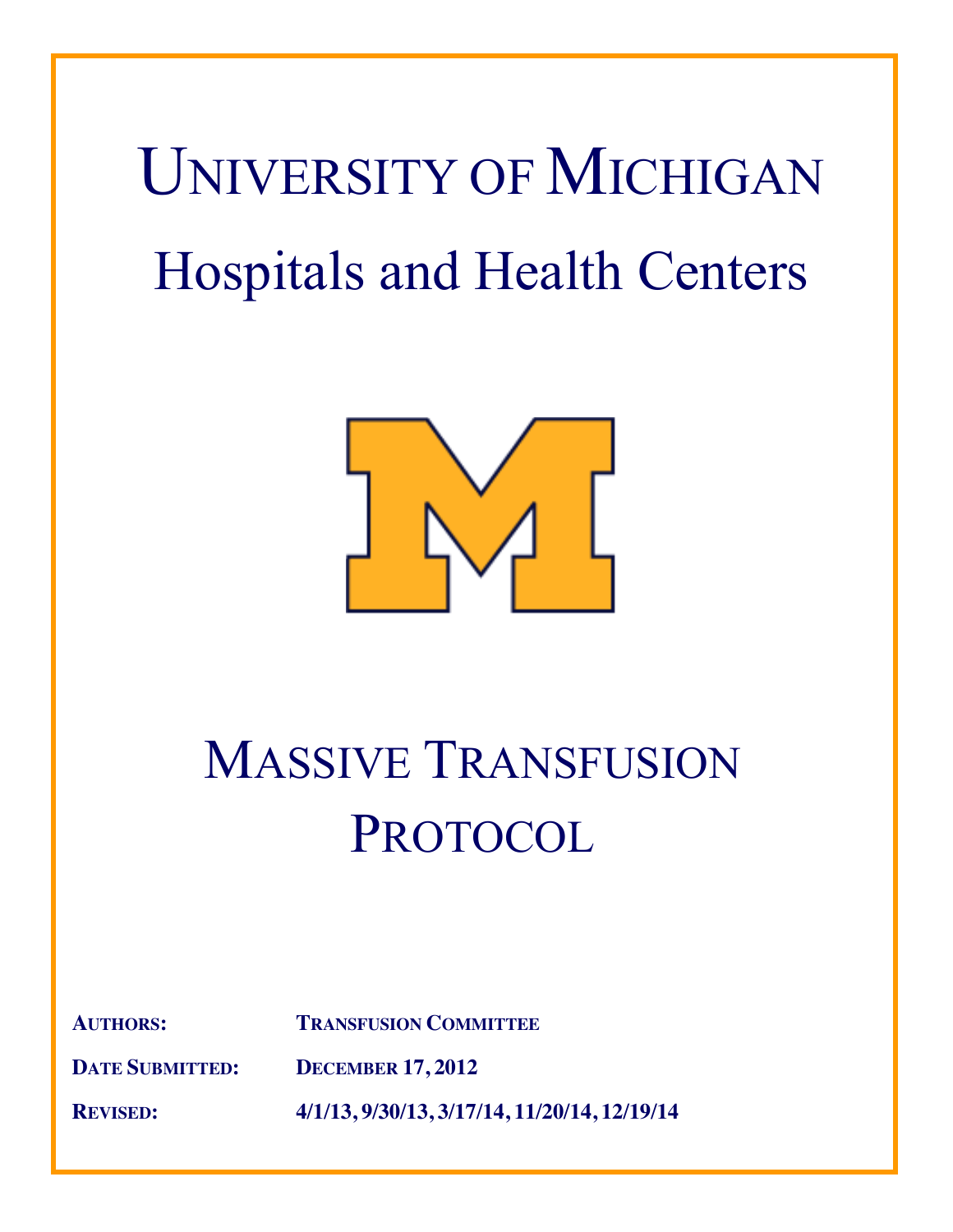### **Contents**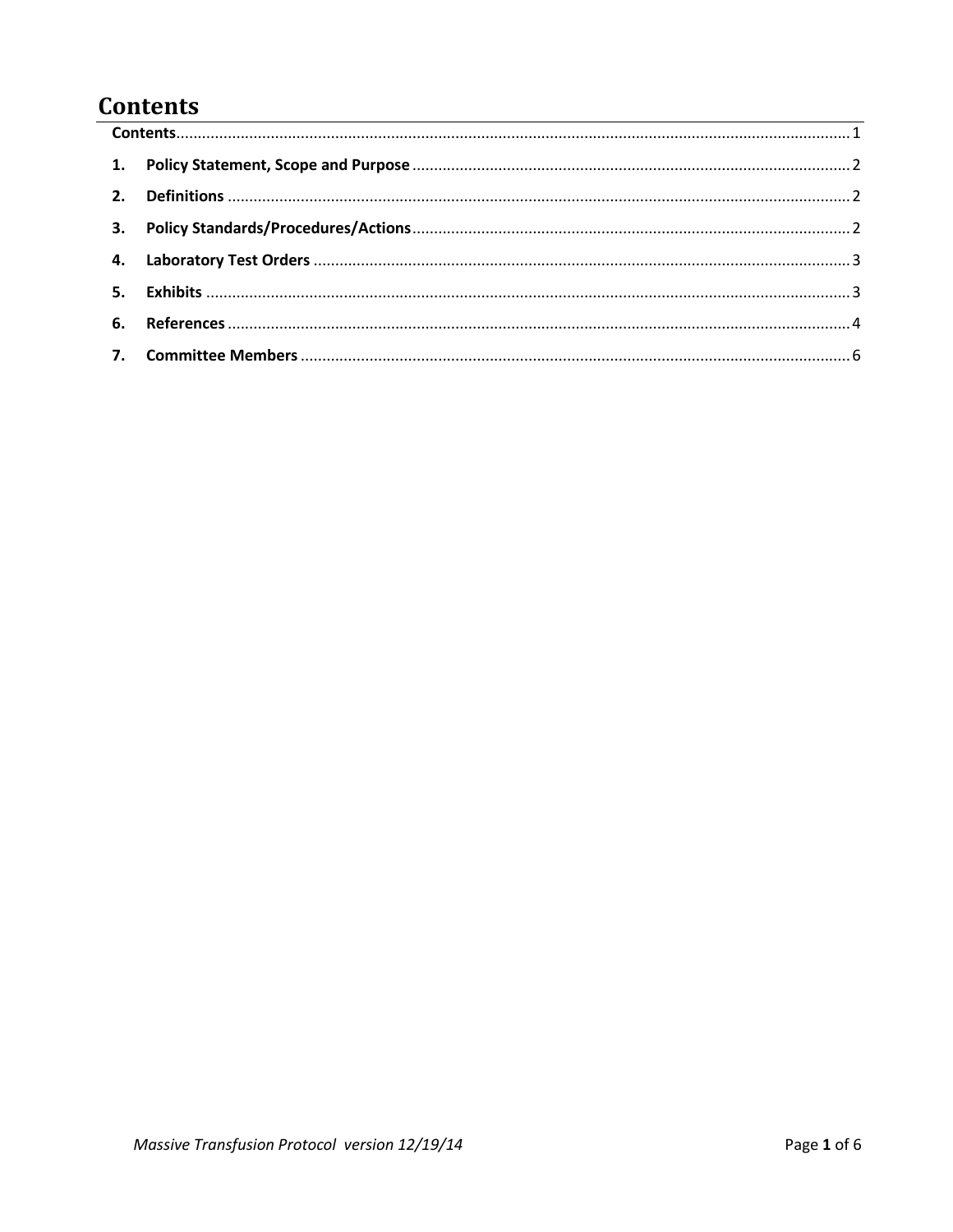#### **1. Policy Statement, Scope and Purpose**

It is the policy of the University of Michigan Hospitals that a Massive Transfusion Protocol (MTP) be used to standardize procurement of blood and blood components and clarify communications between the blood bank and the patient caregivers.

#### **2. Definitions**

#### **Massive Transfusion**

| <b>Adult</b> | 4U RBCs in < 4 hours and ongoing uncontrolled bleeding |
|--------------|--------------------------------------------------------|
| <b>Child</b> | 30 mls/kg and ongoing uncontrolled bleeding            |

#### **3. Policy Standards/Procedures/Actions**

- The MTP may be initiated in any patient care area.
- The MTP may be initiated by the patient's clinical team.
- The clinical team assigns a clinical contact for the blood bank.
- The clinical team assigns a person to pick up the cooler and blood components.
- The blood bank assigns a contact person.
- The flowcharts "Massive Transfusion Protocol (MTP) Adult University of Michigan" and "Massive Transfusion Protocol (MTP) – Pediatric University of Michigan" will be used to guide decision making.

#### **Number of Units to be Issued Per Cooler**

| <b>Protocol</b>  | <b>Red Cells</b> | <b>Plasma</b> | <b>Platelets</b>   | Crvo           |  |
|------------------|------------------|---------------|--------------------|----------------|--|
|                  |                  |               |                    | (if requested) |  |
| Adult            |                  |               | One 5-pack         | One 5-pack     |  |
| Pediatric/Infant |                  |               | 5 single platelets | As ordered     |  |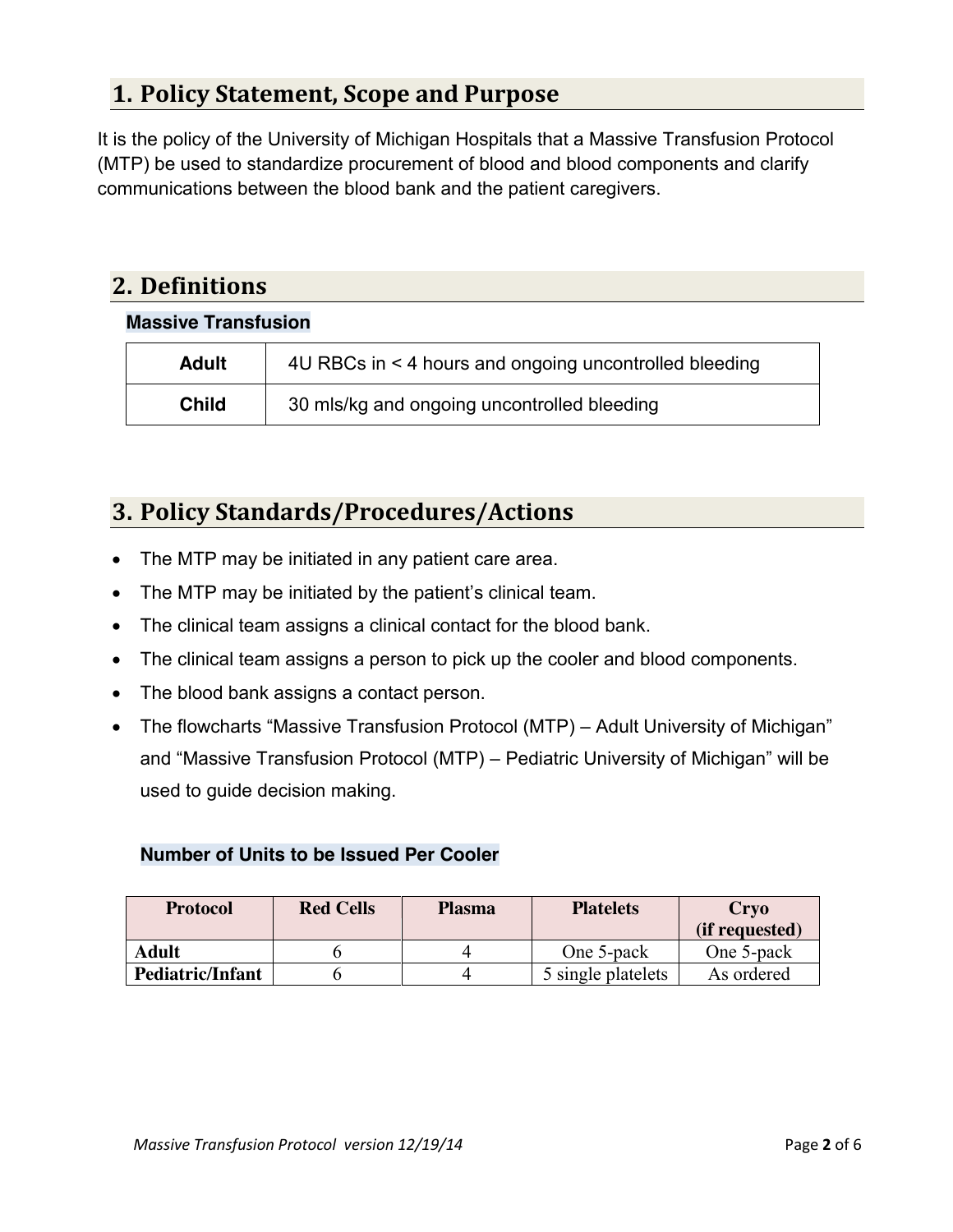#### **4. Laboratory Test Orders**

- The first massive transfusion pack will contain a set of orange cards with the phrases "MASSIVE TRANSFUSION PROTOCOL Phone Coagulation Results to \_\_\_\_\_\_\_\_\_\_\_".
- The clinical team will fill in the phone number/pager.
- x This card is to be placed in the bag with blood specimens sent to Specimen Processing to indicate that the specimens should be treated as STAT specimens and Coagulation results should be called to the clinical team.

#### **5. Calcium Replacement**

 Anticipate hypocalcemia and infuse calcium gluconate. The adult dose is approximately 1g calcium gluconoate per 1-2 units PRBC's transfused

#### **6. Exhibits**

#### **The Massive Transfusion Protocol (MTP)- Adult University of Michigan**

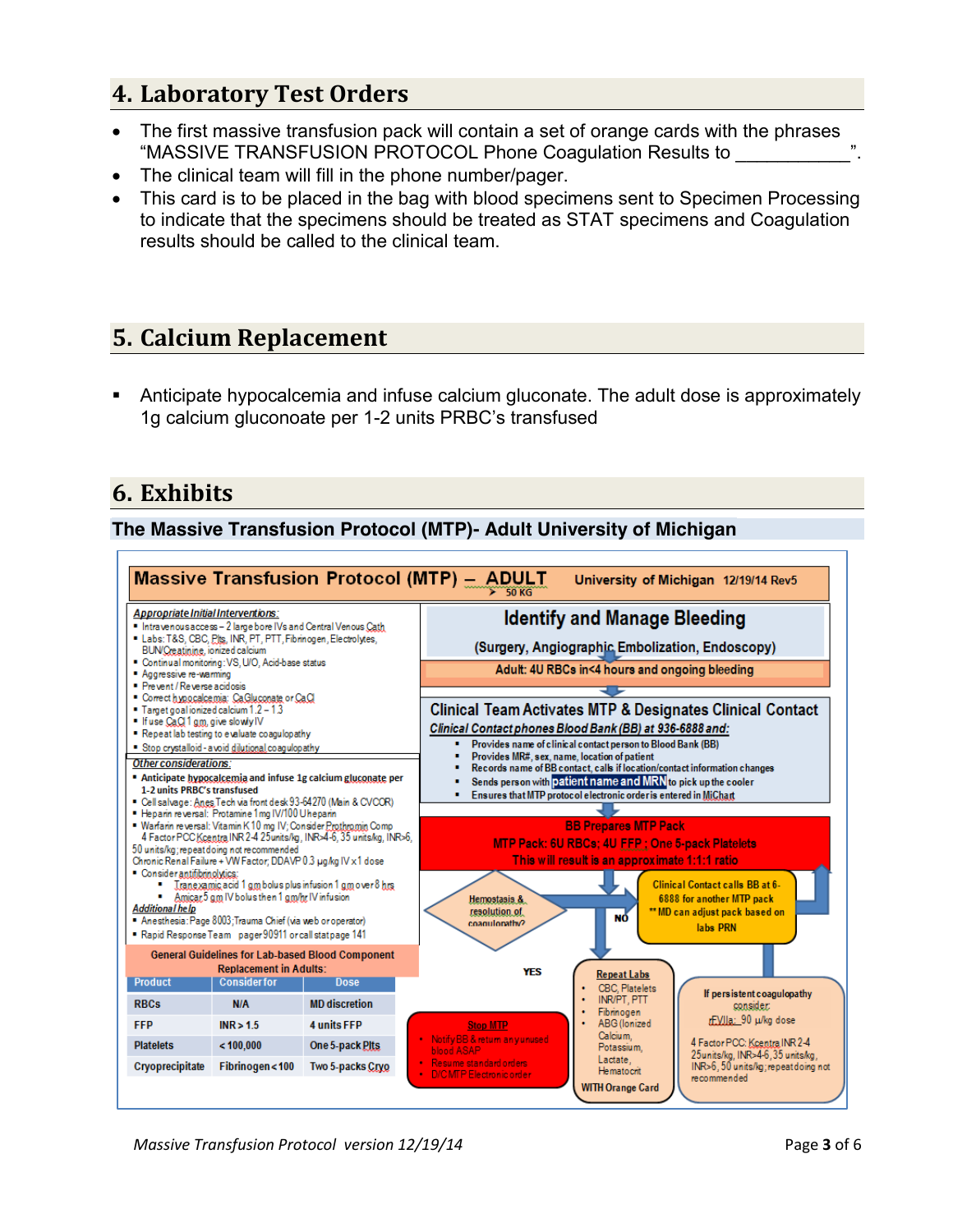#### **The Massive Transfusion Protocol (MTP)- Pediatric University of Michigan**



#### **7. References**

#### **Adult**

- 1. Sihler KC, Napolitano LM. Massive transfusion: new insights. Chest. 2009 1. Dec;136(6):1654-67. Review.
- 2. Sihler KC, Napolitano LM. Complications of Massive transfusion. Chest. 2010 Jan;137(1):209-20. Review.
- 3. Borgman MA, Spinella PC, Perkins JG, Grathwohl KW, Repine T, Beekley AC, Sebesta J, Jenkins D, Wade CE, Holcomb JB. The ratio of blood products transfused affects mortality in patients receiving massive transfusions at a combat support hospital. J Trauma. 2007 Oct;63(4):805-13.
- 4. Damage Control Resuscitation JTTS Clinical Practice Guideline, August 10, 2011 update, at http://www.usaisr.amedd.army.mil/cpgs.html
- 5. Cotton BA, Reddy N, Hatch QM, LeFebvre E, Wade CE, Kozar RA, Gill BS, Albarado R, McNutt MK, Holcomb JB. Damage control resuscitation is associated with a reduction in resuscitation volumes and improvement in survival in 390 damage control laparotomy patients. Ann Surg. 2011 Oct;254(4):598-605.

*Massive Transfusion Protocol version 12/19/14* Page **4** of 6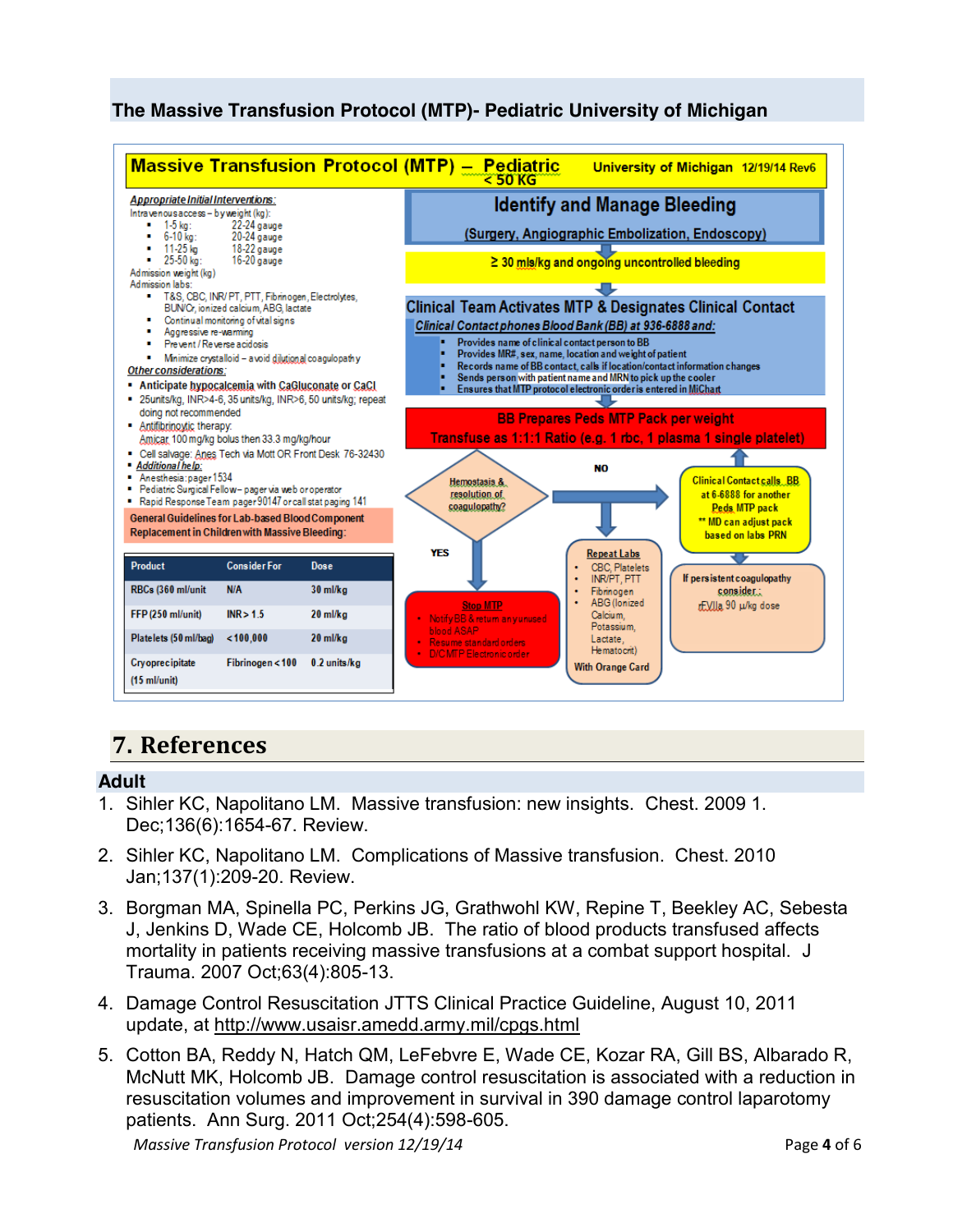- 6. Holcomb JB, Wade CE, Michalek JE, Chisholm GB, Zarzabal LA, Schreiber MA, Gonzalez EA, Pomper GJ, Perkins JG, Spinella PC, Williams KL, Park MS. Increased plasma and platelet to red blood cell ratios improves outcome in 466 massively transfused civilian trauma patients. Ann Surg. 2008 Sep;248(3):447-58. Erratum in: Ann Surg. 2011 Feb;253(2):392.
- 7. Nunez TC, Young PP, Holcomb JB, Cotton BA. Creation, implementation, and maturation of a massive transfusion protocol for the exsanguinating trauma patient. J Trauma. 2010 Jun;68(6):1498-505.
- 8. Elmer J, Wilcox SR, Raja AS. Case Presentation: Massive Transfusion in Traumatic Shock. J Emer Med. 2013 44(4) pp 829-838.

#### **Pediatric**

- 1. Michael M. Fuenfer, ed. Border Institute, Walter Reed Army Medicine Center, Washington, DC. Chapter 5, "Transfusion Medicine" from Pediatric Surgery and Medicine for Hostile Environments.
- 2. Dehmer JJ, Adamson WT. Massive transfusion and blood product use in the pediatric trauma patient. Seminars in Pediatric Surgery 2010;19:286-291.
- 3. Dressler AM, Finck CM, Carroll CL, et al. Use of massive transfusion protocol with hemostatic resuscitation for severe intraoperative bleeding in a child. Journal of Pediatric Surgery 2010;324:1530-1533.
- 4. Hendrickson J. Massive transfusion in the pediatric setting. Online document from Emory University School of Medicine 2011. Seabb.org/…/doc…/95-massivetransfusion-in-the-pediatric-setting-2011.
- 5. Nester T and Kang M. Guidelines for pediatric transfusion at HMC. Online document for Harborview Medical Center, University of Washington 2003. www.cbbs.org/enf/attachments/ped\_txprotocol\_nov08.pdf